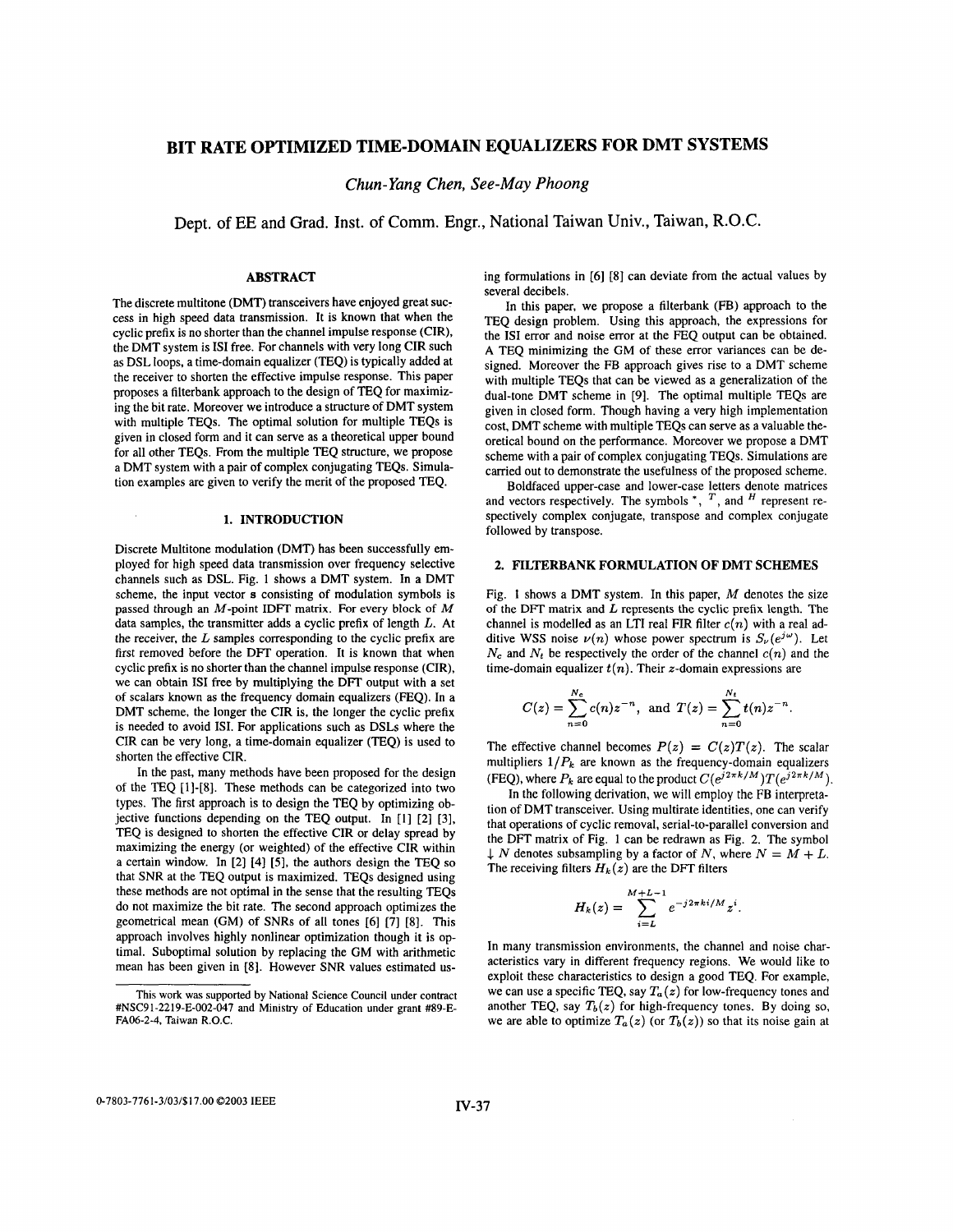

Figure 1: DMT scheme with the time-domain equalizer  $t(n)$ .

low-frequency (correspondingly high-frequency) region is small. To achieve this flexibility, we introduce a DMT receiver with multiple TEQs as shown in Fig. 3. In this case, the scalars  $P_k$  are given by

$$
P_k = C(e^{j2\pi k/M})T_k(e^{j2\pi k/M}).
$$
 (1)

It is not difficult to verify that if the cyclic prefix is no shorter than the impulse responses of shortened channels  $C(z)T_k(z)$  all k, then the DMT scheme with the receiver given in Fig. 3 continues to enjoy the **ISI** free property. By setting the TEQs  $T_k(z) = T(z)$  for  $k = 0, \dots, M - 1$ , it is straightforward to verify that Fig. 3 reduces to the conventional case in Fig. 2. In the design of  $T_k(z)$ , we can exploit the extra freedom of the proposed receiver so that the **IS1** error and noise error are minimized. When only two TEQs are used, then the multiple-TEQ scheme reduces to to the dualtone DMT system in **[9].** In Fig. 3, each tone uses a different TEQ and this results in a costly receiver. Though its implementation cost is very high, this multiple-TEQ scheme can serve as a theoretical bound. Later we will see that by carefully designing a pair of complex-conjugating TEQs, one can obtain a very satisfactory performance.

*Formulation* of *IS1 Errors and Noise Errors:* One of the objectives of TEQ design is that the convolution  $c(n) * t_k(n)$  will have most of its energy within **a** specific window of length L. Impulse responses outside the window will generate interblock ISI. Define the sequence

$$
d(n) = \begin{cases} 0 & \text{for } n_w < n \le n_w + L, \\ 1 & \text{for } 0 \le n \le n_w \text{ or } n_w + L < n \le N_c + N_t, \end{cases}
$$

where  $n_w$  is the starting location of the desired window. Then we can describe the **IS1** term of the kth tone as

$$
p_{isi,k}(n) = d(n)(c(n) * t_k(n)). \tag{2}
$$

From Fig. 3, we see that the output error at the kth tone is given by  $e_k(n) = [e_{i_1,k}(n) + e_{\nu,k}(n)]_{\downarrow N}$ , where

$$
e_{isi,k}(n) = h_k(n) * p_{isi,k}(n) * x(n)/P_k \qquad (3)
$$

$$
e_{\nu,k}(n) = h_k(n) * t_k(n) * \nu(n)/P_k.
$$
 (4)

As the downsampler  $[\bullet]_{\downarrow N}$  does not change the variance, we have

$$
\sigma_{e_k}^2 = \sigma_{isi,k}^2 + \sigma_{\nu,k}^2,
$$



Figure 2: DMT receiver redrawn using the FB structure.



Figure 3: DMT receiver with multiple TEQs  $T_k(z)$ .

where we have assumed that the signal and noise are uncorrelated. One can express the error variances using a matrix formulation. Define the vectors

$$
\begin{array}{rcl}\n\mathbf{t}_k & = & (t_k(0) \ t_k(1) \ \cdots \ t_k(N_t))^T \\
\mathbf{w}_k & = & (1 \ e^{j2\pi k/M} \ \cdots \ e^{j2\pi k/N_t/M})^T.\n\end{array}
$$

Let **C** and  $H_k$  be respectively  $(N_c + N_t + 1) \times (N_t + 1)$  and  $(M + N_c + N_t) \times (N_c + N_t + 1)$  lower triangular Toeplitz matrices whose first columns are given by

$$
(c(0) \ c(1) \ \cdots \ c(N_c) \ 0 \ \cdots \ 0)^T
$$
  
 $(e^{j2\pi k(M-1)/M} \ \cdots \ e^{j2\pi k/M} \ 1 \ 0 \ \cdots \ 0)^T$ 

Let **D** be an  $(N_c + N_t + 1) \times (N_c + N_t + 1)$  diagonal matrix with entries  $d_{ii} = d(i)$ . Using the above definitions, the error variances can be rewritten as':

$$
\sigma_{isi,k}^2 = \frac{\sigma_x^2 \mathbf{t}_k^H \mathbf{C}^H \mathbf{D}^H \mathbf{H}_k^H \mathbf{H}_k \mathbf{D} \mathbf{C} \mathbf{t}_k}{|C(e^{j2\pi k/M})|^2 \mathbf{t}_k^H \mathbf{w}_k \mathbf{w}_k^H \mathbf{t}_k},\tag{5}
$$

$$
\sigma_{\nu,k}^2 = \frac{\mathbf{t}_k^H \tilde{\mathbf{H}}_k^H \mathbf{R}_{\nu} \tilde{\mathbf{H}}_k \mathbf{t}_k}{|C(e^{j2\pi k/M})|^2 \mathbf{t}_k^H \mathbf{w}_k \mathbf{w}_k^H \mathbf{t}_k},\tag{6}
$$

where  $\mathbf{R}_{\nu}$  is the  $(M + N_t) \times (M + N_t)$  autocorrelation matrix of  $\nu(n)$ , and  $\tilde{H}_k$  is a lower triangular Toeplitz matrix having the same form as  $\mathbf{H}_k$  but with dimensions of  $(M + N_t) \times (N_t + 1)$ .

# **3. OPTIMIZATION OF TEQ**

We have formulated the error variances due to **IS1** and channel noise. To simplify the notations, we define two  $(N_t + 1) \times (N_t + 1)$ Hermitian matrices:

**REIMUAL** That is, 
$$
\mathbf{Q}_{ISI,k} = \frac{\mathcal{E}_x \mathbf{C}^H \mathbf{D}^H \mathbf{H}_k^H \mathbf{H}_k \mathbf{D} \mathbf{C}}{|C(e^{j2\pi k/M})|^2}, \ \mathbf{Q}_{\nu,k} = \frac{\tilde{\mathbf{H}}_k^H \mathbf{R}_{\nu} \tilde{\mathbf{H}}_k}{|C(e^{j2\pi k/M})|^2}.
$$
  
<sup>1</sup>To simplify the analysis, we assume that  $x(n)$  is a white WSS.

<sup>&</sup>lt;sup>1</sup>To simplify the analysis, we assume that  $x(n)$  is a white WSS process. This assumption is usually quite accurate when optimal bit and power cess. This assumption is usually quite accurate when optimal bit and power loading are employed. Numerical simulations show that except for the first tone, all the variances *of* **IS1** estimated under this assumption are within 0.5 dB of the actual values.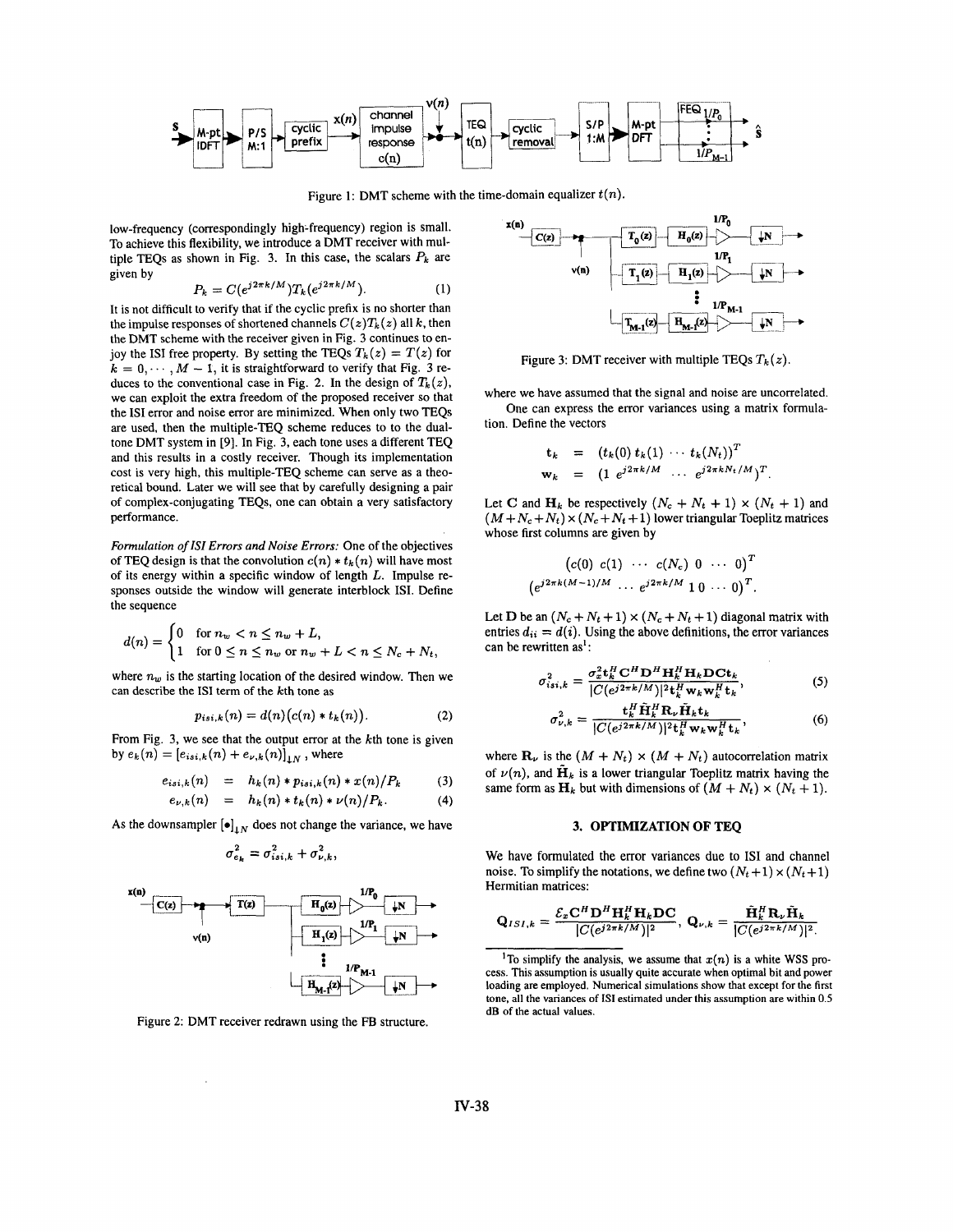Note that the matrix  $Q_{ISL,k}$  is semi positive definite and the matrix  $Q_{\nu,k}$  is positive definite for all k. Moreover these matrices satisfy

$$
\mathbf{Q}_{ISI,M-k} = \mathbf{Q}_{ISI,k}^*, \quad \mathbf{Q}_{\nu,M-k} = \mathbf{Q}_{\nu,k}^*, \tag{7}
$$

for  $k = 1, \dots, M/2 - 1$ . For  $k = 0$  and  $k = M/2$ , these matrices are real. In the following, we consider the optimization of the TEQs with different criteria:

*A. Single TEQ Minimizing mse at the FEQ output* **(mmse-f):** In this case,  $t_k = t$  for all k. The mmse-f TEQ can be obtained by solving the following optimization problem:

$$
\arg\min_{\mathbf{t}} \sum_{k=0}^{M-1} \frac{\mathbf{t}^H (\mathbf{Q}_{ISI,k} + \mathbf{Q}_{\nu,k}) \mathbf{t}}{\mathbf{t}^H \mathbf{w}_k \mathbf{w}_k^H \mathbf{t}}
$$

Note that using the complex conjugate relations in (7) and the fact that  $w_k = w_{M-k}^*$ , one can verify that the mmse-f TEQ has real coefficients. The above optimization problem is highly nonlinear.

*B. Single TEQ Minimizing Geometrical-Mean of*  $\sigma_{e_{\mu}}^2$  (1-real-opt): It is known [6] [8] that the MMSE-f TEQ is not optimal in terms of bit rate maximization or transmission power minimization. Under bit and power loading, the optimal TEQ is the *t* that minimizes the following geometrical mean:

$$
\arg\min_{\mathbf{t}} \prod_{k=0}^{M-1} \frac{\mathbf{t}^H (\mathbf{Q}_{ISI,k} + \mathbf{Q}_{\nu,k}) \mathbf{t}}{\mathbf{t}^H \mathbf{w}_k \mathbf{w}_k^H \mathbf{t}}
$$

Note that this is the optimal solution for the single TEQ case. Using the same reasoning as above, this optimal TEQ has real coefficients. Such an optimization is also highly nonlinear.

*C. Optimal Multiple TEQs (multi-opt):* Note that  $t_k$  affects only  $\sigma_{\rm{e}}^2$ . Therefore when each tone has its own TEQ, the global optimal solution can be obtained by solving

$$
\arg\min_{\mathbf{t}_k} \frac{\mathbf{t}_k^H(\mathbf{Q}_{ISI,k} + \mathbf{Q}_{\nu,k})\mathbf{t}_k}{\mathbf{t}_k^H \mathbf{w}_k \mathbf{w}_k^H \mathbf{t}_k},
$$

for  $k = 0, \dots, M - 1$ . Note that  $(Q_{ISI,k} + Q_{\nu,k})$  is positive definite. Let  $\mathbf{Q}_k^{1/2}$  be the unique positive definite matrix such that  $Q_k^{1/2} Q_k^{1/2} = (Q_{ISI,k} + Q_{\nu,k})$ . Then by letting  $u_k = Q_k^{1/2} t_k$ , the optimal  $t_k$  can be obtained by solving

$$
\arg\max_{\mathbf{u}_k}\frac{\mathbf{u}_k^H(\mathbf{Q}_k^{-1/2})\mathbf{w}_k\mathbf{w}_k^H\mathbf{Q}_k^{-1/2}\mathbf{u}_k}{\mathbf{u}_k^H\mathbf{u}_k}.
$$

As the matrix  $Q_k^{-1/2} w_k w_k^H Q_k^{-1/2}$  has rank one, it has only one nonzero eigenvalue and the *uk* that maximizes the above function is given by  $\mathbf{u}_{k,opt} = \mathbf{Q}_k^{-1/2} \mathbf{w}_k$ . Therefore we have the closed form solution (no nonlinear optimization is needed)

$$
\mathbf{t}_{k,opt} = \mathbf{Q}_k^{-1} \mathbf{w}_k. \tag{8}
$$

Note that this is the optimal solution that minimizes the average as well as GM of error variances. The performance of all linear TEQs with the same number of coefficients will be bounded by this solution.

*D. Complex-Conjugate Pair of TEQs (2-complex):* Though the multi-opt TEQ is globally optimal, its implementation cost is too

high. One way to reduce the complexity is to use a small number of TEQs and each TEQ equalizes a number of adjacent tones. The TEQ in each group can be designed separately. From the simulation results on typical CSA loops, we found that it gives a very satisfactory performance if we partition the *M* tones into 2 groups. Group 1 contains Tones  $0, \ldots, M/2-1$  whereas Group 2 contains Tones  $M/2, \ldots, M-1$ . In Group 1, we choose the tone with the highest SNR, say Tone J. The *tJ,opt* defined in (8) is used as the TEQ for those tones in Group **1.** For Group 2, the best tone will be Tone (M-J) due to complex conjugate property and we have  $t_{M-J,opt} = t_{J,opt}^*$ . As  $t_{J,opt}$  has the closed form solution (8), the design cost of this 2-complex TEQ is very low. Even though there are 2 TEQs, we need only to design and implement one TEQ. The reason is as follows. The outputs of the tones in Group 2 are simply complex conjugates of those in Group 1. At the receiver, we need to implement only those tones in Group **1** and hence only **<sup>1</sup>**complex TEQ is implemented. Note that this 2-TEQ structure is different from the dual path DMT in **[8].** In **[8],** two receivers, each with a different real TEQ for all tones, are implemented and a tone selector is employed to select outputs with higher SNRs from the two receivers.

# **4. SIMULATION EXAMPLES**

The transmission channels considered in the simulation are the 8 typical CSA loops as in **[7] [8].** The channel noise consists of a additive white Gaussian noise (AWGN) with **-140** dBm/Hz and a near-end crosstalk (NEXT) whose power spectral density is

$$
S_{next}(f) = \gamma k_{NEXT} f^{3/2} \times \frac{[\sin(\pi f/f_0) \sin(\pi f/2f_0)]^2}{[1 + (f/f_1) \sin(3f) \sin(3f/2 + f_{2,3dB}^2)]}
$$

where  $f_0 = 1.455 \text{ MHz}, f_{1,3dB} = 3 \text{ MHz}, f_{2,3dB} = 40 \text{ kHz}$  and  $k_{NEXT} = 2.1581 \times 10^{-9}$ . The parameter  $\gamma = 0.0282$  (-15.5 dB) represents the adjacent binder effect. The simulation assumes that all the receivers have a perfect estimation of the channel response. The sampling rate  $T_s$  is 2.208 MHz. The DFT size is  $M = 512$ and the cyclic prefix length is  $L = 32$ . The bits and power are optimally allocated using a water-filling type algorithm. The modulation scheme used is QAM. The order of the TEQ is  $N_t = 4$ (i.e., *5* taps).

We compare the performance of the **4** TEQs in Sec. 3.A-3.D, the TEQ that maximizes the signal-to-interference at the TEQ output (maxsir) [I], and the TEQ that minimizes mse at the TEQ output (mmse-t) [2]. In Table I, we list the maximum achievable bit rate when the transmission power is  $\sigma_x^2 = 14$  dBm. The maximum achievable bit rate is given by

$$
\sum_{k=0}^{255} b_k = \sum_{k=0}^{255} \lfloor \log_2 \left( 1 + \frac{\sigma_x^2 / \sigma_{e_k}^2}{10} \right) \rfloor.
$$

For uncoded QAM constellations, the above formula corresponds to a bit error probability of  $10^{-7}$ . It should be emphasized that the values of  $\sigma_{e_k}^2$  are the true error variances obtained from the actual implementation of the DMT systems.

From Table **I,** we see that though having smaller error variances, both mmse TEQs do not necessarily give a better performance than the maxsir TEQ. As expected, the I-real-opt TEQ outperforms the maxsir, mmse-t and mmse-f TEQs. Despite having a very low design cost, the 2-complex TEQ has an excellent performance and in some cases it outperforms the 1-real-opt TEQ,